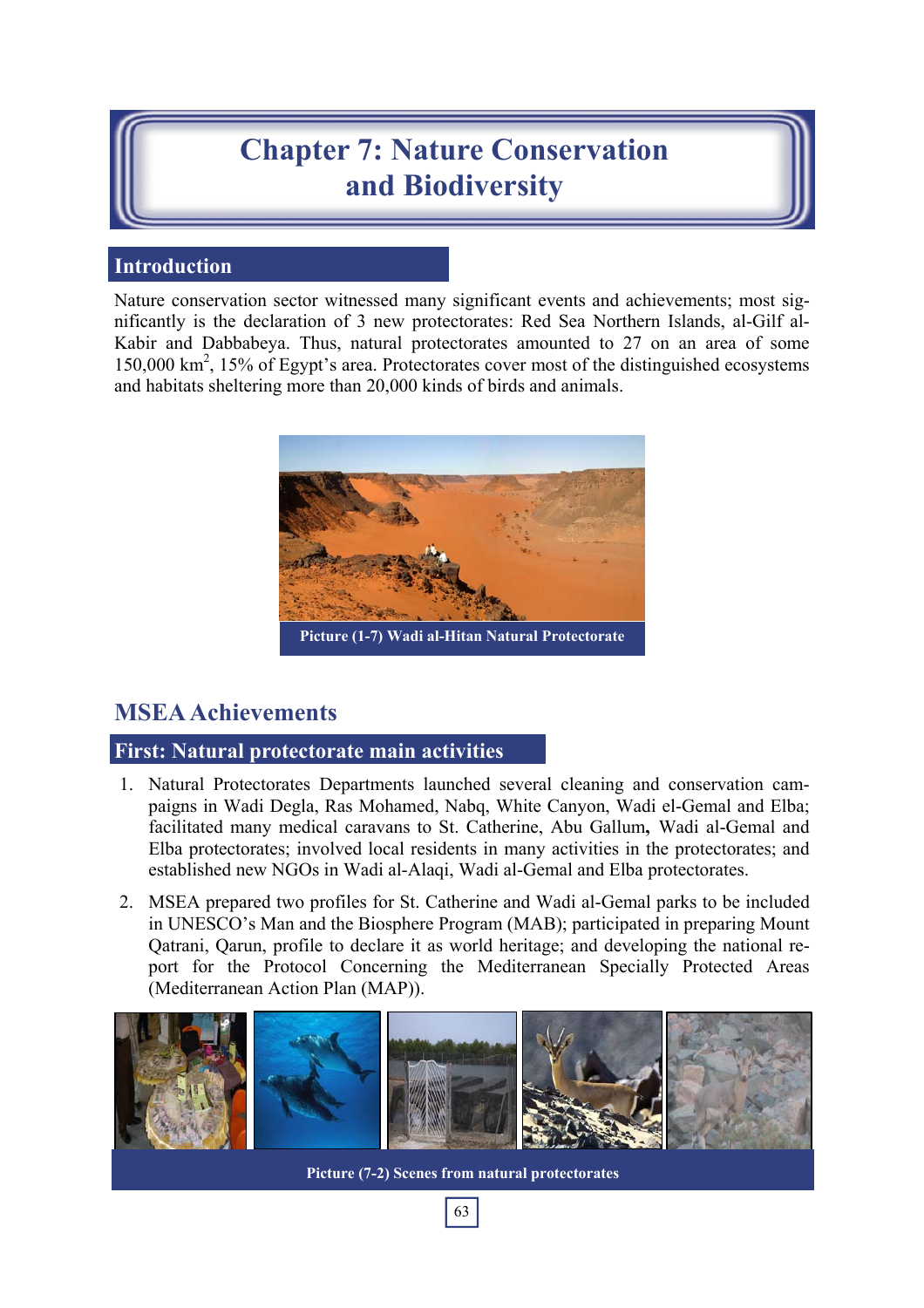- 3. MSEA, through the Capacity Building and Institutional Support to Nature Conservation Sector Project, participated in several exploratory missions to Qattara Depression, al-Maghara Mountain and al-Gilf al-Kabir, in preparation to declare them new protectorates. MSEA also signed many protocols of cooperation with Cairo governorate (Shaqq al-Thoban area), Cypriot Ministry of Agricultural in (natural wealths), and Spain (ICZM in Matrouh and Salloum). Moreover, MSEA supported many NGOs (Natural Protectorate Lovers, Abu Salama, Science and Technology, and Ecology) by preparing lectures and attending their annual conferences and many activities in natural protectorates.
- 4. Many Ministerial Decrees were issued to secure citizen safety, maintain biodiversity, and protect national economy, such as MSEA Ministerial Decree on Banning Bird Hunting in Accordance with Anti-Avian Influenza Program; Minister of Agriculture's Decree on Banning of Aquarium Fish Hunting from Coral Reef Areas; Red Sea and South Sinai Gubernatorial Decrees on Banning Fishing in Natural Protectorates; and Decree by the General Authority for Fish Wealth Development Chairman on Banning Fishing, Displaying or Handling Sea Cucumber within Egypt's Regional Waters.
- 5. Conducting training courses for attorney-generals in the Judicial Studies Center, Abbasseya, and training courses for tour guides and drivers in Ras Mohamed Park, and scout jamborees in several protectorates to raise the awareness of their roles and the importance of their conservation for socio-economic development and future generations.
- 6. Conducting "Natural Protectorate Economic Planning" Workshop attended by 70 protectorate directors, cadres and projects representatives. It featured the concept, value and technique of economic planning as a tool for protectorate sustainable management, as well as identifying MSEA Nature Conservation Sector staff roles in developing both the National Nature Conservation Economic Plan and Wadi al-Rayan and Ras Mohamed Park Economic Plans. The implementation of such plans requires supporting decision makers to achieve financial sustainability and decentralized protectorate action, as well as partnering with the private sector and civil society to support economic plan activities.
- 7. Legal measures were taken against many environmental accidents and violations inside and outside natural protectorates. These included 13 boat collisions with coral reefs, 2832 charge evasion, Red Sea oil pollution, rabbit and gazelle hunting (Wadi al-Gemal), and tourist development violations such as constructions on shore restricted areas and filling-up works back the corals.
- 8. Possession reports were filed for violations of possessing sea creatures: 143 coral reefs by different nationalities (Russian, German, Ukrainian, Austrian, French, Serbian, Israeli, Polish, Romanian and Syrian); 6 wild creatures (crocodiles, mongooses, foxes, gazelle, hares and goats) by different nationalities (Palestinian, Egyptian, Russian and Israeli).
- 9. Conducting workshops on safety, control and security in natural protectorates; red list of threatened species, evaluating management effectiveness in Wadi al-Rayan, St. Catherine, Ras Mohamed and Qarun protectorates; and establishing biosafety information exchange chamber.



**Picture (7-3) Workshop at a nature reserve**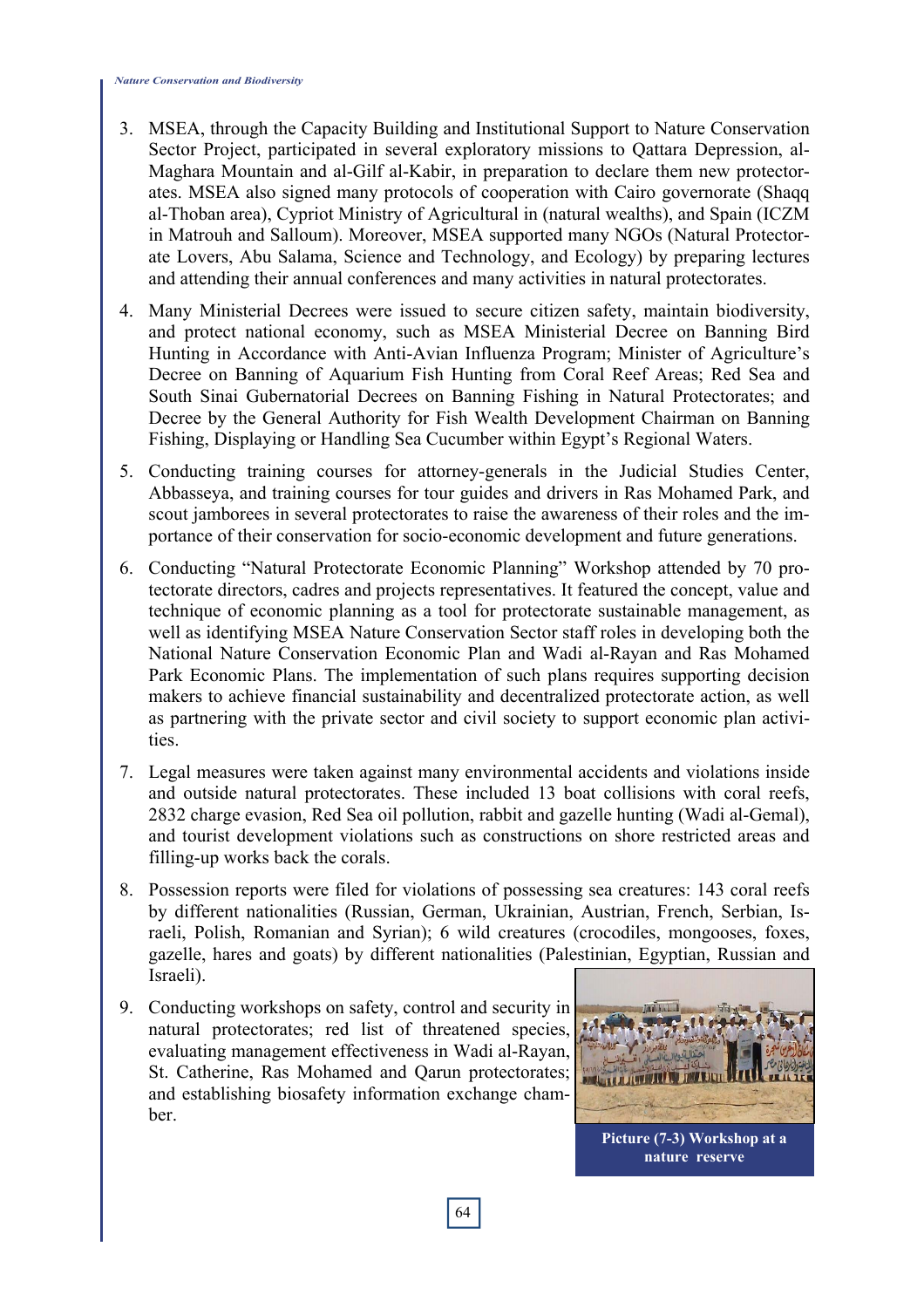10. Protectorates revenues increased in 2007 amounting to EGP 22m, a 14.2% increase from 2006, due to environment researchers' efforts in protectorates to encourage tourism, particularly Ras Mohamed.

 In 2007, almost 2m Egyptian and foreign tourists visited natural parks: Red Sea (50%), Ras Mohamed (29%), St.Catherine (18.7%) and other parks.





65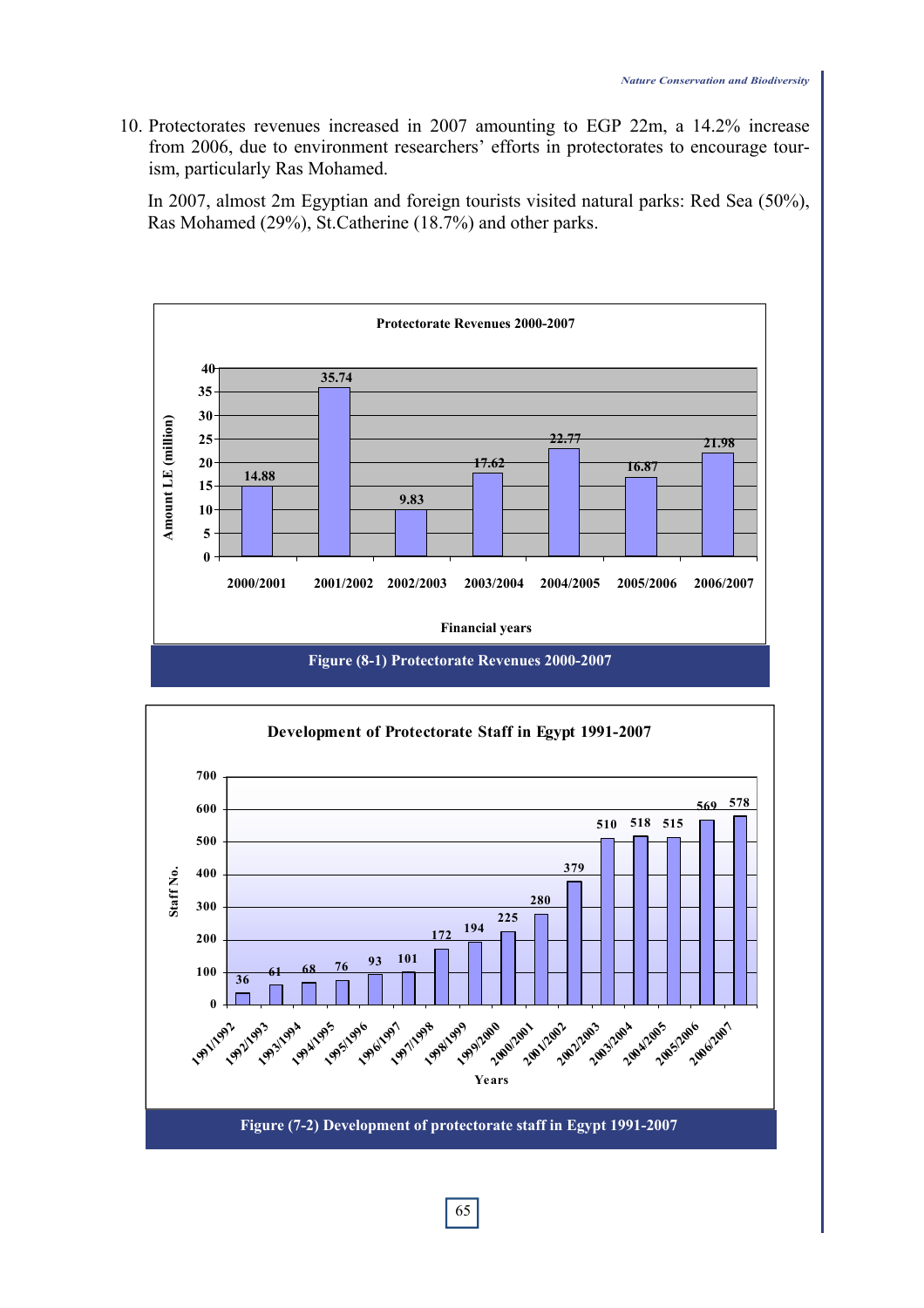# **Second: Biological and Geological Monitoring**

1. Monitoring and evaluation was made for natural plant – such as Sinai Thyme – conditions in different areas of St. Catherine protectorate, especially high mountains. Also, a study on the floral cover in in Nabq reserve was finalized, as well as discovering an en-

demic species in al-Omayed protectorate; *Ebeneus armitagi*, an endangered species at the southern Mediterranean level, and two new plant species in Wadi al-Rayan protectorate. The most significantly monitored fauna was the jackal in Elba, striped hyena in Siwa, Sinai barbastelle in St.Catherine (never seen since 1924), large numbers of lappet-faced vultures (17) in Shalateen and the Egyptian vulture in Elba, in addition to increased numbers of Egyptian gazelle in each of Wadi al-Gemal, Elba, St. Catherine, Nabq, Wadi al-Assiuti protectorates, and Nubian ibexs in both Wadi al-Gemal and Elba. Such species are threatened worldwide. Furthermore, 42 spe-



**Picture (7-4) Zaitran at St.Catherine protectorate** 

cies of butterflies in St.Catherine were monitored as well as some 700 tortoises in Zaraniq and al-Omayed.

- 2. Bird migration: more than 150 species of birds were monitored for registration. It was shown that they had taken various routes compared with previous years due to seasonal changes in temperature and wind in 2007, where Khamsin wind continued till June, impacting bird migration, particularly white stork.
- 3. Wadi al-Rayan bird numbering station was finalized; thus, numbering stations amount to 4 in each of Borollos, Aswan (Saloga and Ghazal), Red Sea (Hurghada and Wadi al-Gemal) and Wadi al-Rayan.
- 4. 20 mermaid fossils were discovered in Om al-Soun, north east Mount Qatrani (Qarun), as well as an archeological area in Deir Abu Lifa (Qarun) with many caves, river sediments at the peak of Mount Qatrani, in addition to many fossils of new marine mammals for the first time in Wadi al-Hitan, Wadi al-Rayan protectorate.
- 5. Red Sea and Aqaba Gulf coasts witnessed two phenomena: first, Red Tide in April where (microscopic) red algae reproduce intensively causing water discoloration into red; second, low tide that led to emergence of coral reefs above water surface, leading to a limited absorption of corals.
- 6. Field studies revealed a large increase in marine turtles in both Red Sea islands and the Mediterranean coast compared with previous years (more than 100% in Zabargad and Gifton Islands); dolphins in Samdai, Marsa Alam, Hurghada and Ras Mohamed; for the first time humpback whale (threatened species) in the Gulf of Aqaba; mermaid in Abu Diab, Hamata, Wadi Lahmi, Torfa al-Masharegh, Shalateen; and whale and hammerhead sharks in the Red Sea.



**Picture (7-5) Red Sea low tide phenomenon**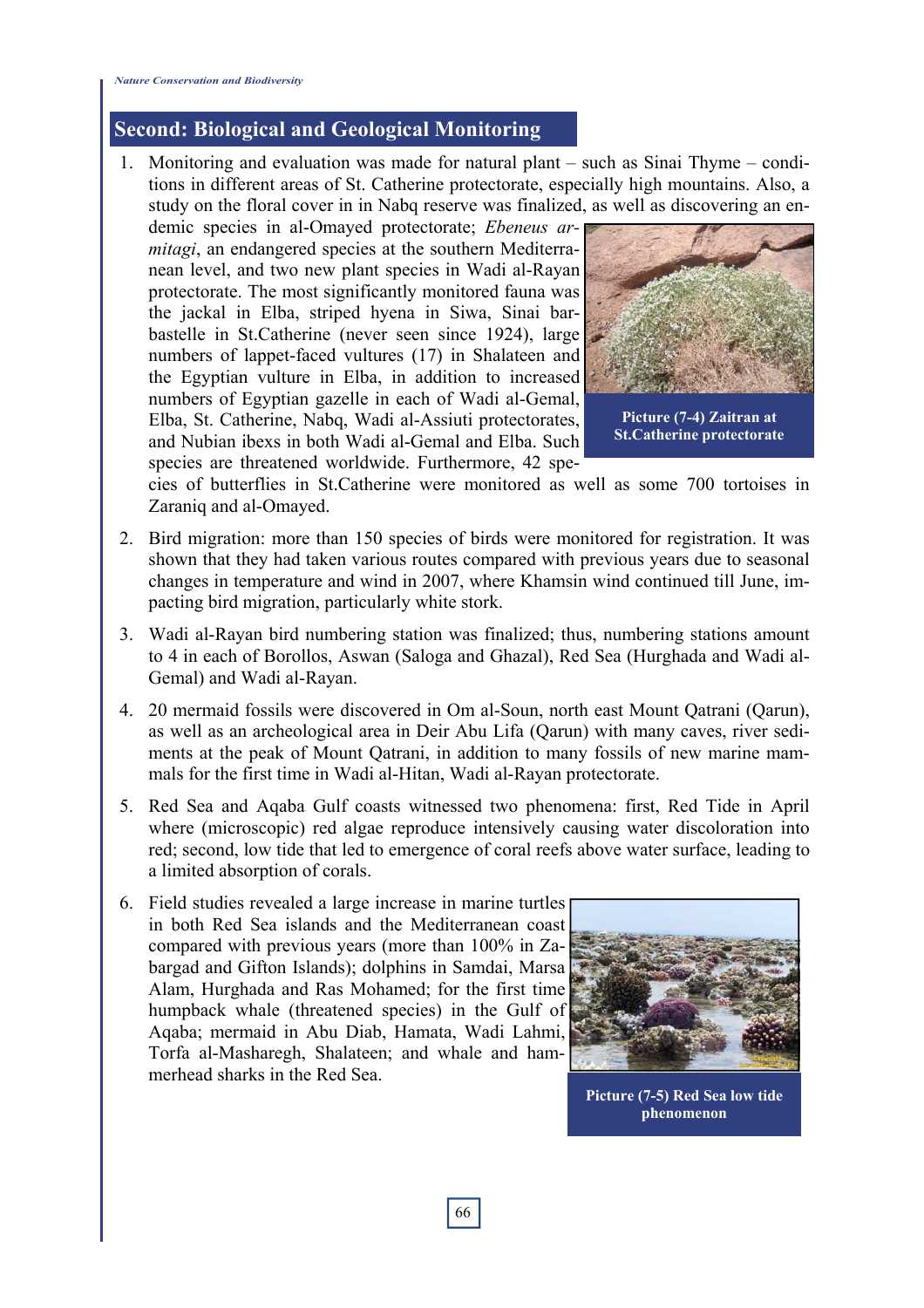## **Third: Ex-situ biodiversity conservation**

- 1. Activities focused on conserving threatened species in cooperation with the private sector by implementing reproduction programs, raising several awareness campaigns, organizing the acquisition of living organisms for learning and scientific research purposes, cooperation with border guard and environment police in seizure campaigns over markets selling threatened species (Egyptian tortoise, foxes, Egyptian gazelle and falcons), and confiscating species hunted and carried by tourists and imposing fines on them.
- 2. The reproduction program started the second phase based on continuing reproduction till the second and third generations, where good results were achieved for more than 20 species. For instance, the program started in 2000 with 67 mammals increasing to 215 animals. The number of Egyptian gazelles rose from 6 to 59 since inception (10 times the original number); and each of the Nubian ibex, barbary sheep and rock hyrax rose to 28 out of 4 at inception (7 times the original number). Furthermore, new births of striped hyena were successful; tortoises reached 458 out of 5 at inception; Egyptian geese rose from 7 to 1447. For medicinal plants, 43 species were reproduced in addition to successful cultivation of 32 species in Sharm El-Sheikh Al-Salam International Park on an area of 6.5 feddans.

| Sr.            | <b>Species</b>                            | Original in-situ<br>No. 2002 | No. after<br><b>Reproduction in</b><br>2005 | <b>Current</b><br>No. in 2007 | <b>Reproduction Source</b>                      |
|----------------|-------------------------------------------|------------------------------|---------------------------------------------|-------------------------------|-------------------------------------------------|
| 1              | <b>Egyptian Tortoise</b>                  | 24                           | 25                                          | 37                            | Egypt, Northwest coast                          |
| $\overline{2}$ | <b>Egyptian Tortoise</b><br>(North Sinai) | 9                            | 9                                           | 11                            | Egypt, Sinai North<br>coast                     |
| 3              | African Sulcata<br>Tortoise               | 5                            | 212                                         | 458                           | Egyptian-Libyan-<br>Chadian-Sudanese<br>borders |
| 4              | <b>Greek Tortoise</b>                     | $\overline{3}$               | $\overline{2}$                              | 11                            | Greece                                          |
| 5              | Nile Turtle                               | $\overline{7}$               | 7                                           | 7                             | Nasser Lake                                     |
| 6              | <b>Water Turtle</b>                       | 5                            | 5                                           | 5                             | Red Sea                                         |
| 7              | <b>Desert Monitor</b>                     | 17                           | 17                                          | 17                            | Egypt, North Sinai<br>Desert                    |
| 8              | Nile Monitor                              | 7                            | 7                                           | 7                             | Egypt, Nile                                     |
| 9              | Egyptian Dab Lizard                       | $\overline{2}$               | $\overline{2}$                              | $\overline{2}$                | Egypt, Sinai                                    |
|                | <b>Total</b>                              | 79                           | 286                                         | 555                           |                                                 |

#### **Table (7-1) Reproduction Program Reptile Ex-Situ Conservation**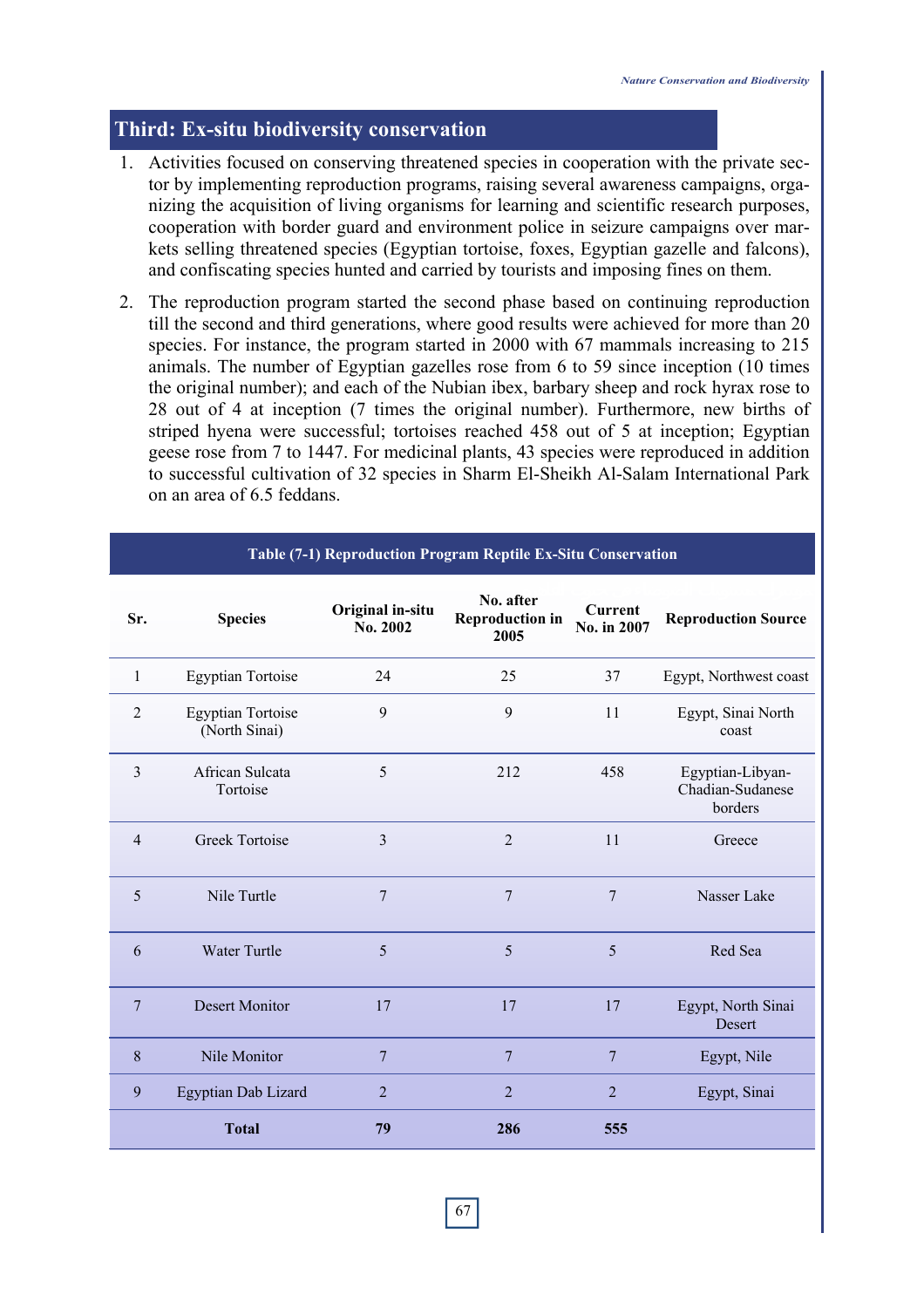*Nature Conservation and Biodiversity* 

| Table (7-2) Reproduction Program Mammal Ex-Situ Conservation |                                        |                                               |                                  |                            |                                             |  |  |
|--------------------------------------------------------------|----------------------------------------|-----------------------------------------------|----------------------------------|----------------------------|---------------------------------------------|--|--|
| Sr.                                                          | <b>Species</b>                         | <b>Original In-</b><br>situ No. 2002-<br>2003 | No. after reproduc-<br>tion 2005 | <b>Current No.</b><br>2007 | <b>Reproduction Source</b>                  |  |  |
| $\overline{1}$                                               | <b>Egyptian Gazelle</b>                | 6                                             | 36                               | 59                         | Egypt, Sinai Penin-<br>sula; Eastern Desert |  |  |
| $\overline{2}$                                               | Nubian Ibex<br>(Mountain goat)         | $\overline{4}$                                | 17                               | 28                         | Egypt, Sinai Peninsula                      |  |  |
| $\overline{\mathbf{3}}$                                      | <b>Barbary Sheep</b>                   | $\overline{4}$                                | 20                               | 28                         | Western Desert                              |  |  |
| $\overline{4}$                                               | Striped Hyena                          | $\overline{4}$                                | 5                                | 8                          | Egypt, Sinai Peninsula                      |  |  |
| 5                                                            | Caracal                                | $\mathbf{1}$                                  | $\mathbf{1}$                     | 5                          | Egypt, Sinai Peninsula                      |  |  |
| 6                                                            | Swamp Cat                              | $\overline{2}$                                | 6                                | 6                          | Egypt, Delta                                |  |  |
| 7                                                            | Wild Cat                               | 6                                             | 6                                | 3                          | <b>Western Desert</b>                       |  |  |
| 8                                                            | Fennec Fox                             | 13                                            | 13                               | 13                         | Egypt, Sinai Peninsula                      |  |  |
| 9                                                            | Rock Hyrax                             | $\overline{4}$                                | 15                               | 27                         | Egypt, Sinai Peninsula                      |  |  |
| 10                                                           | Spiny Mouse                            | 8                                             | 10                               | 10                         | Egypt, Sinai Peninsula                      |  |  |
| 11                                                           | Large Gray<br>(Egyptian) Mon-<br>goose | 11                                            | 11                               | 13                         | Egypt, Delta                                |  |  |
| 12                                                           | <b>Baboon Monkey</b>                   | $\overline{4}$                                | 12                               | 15                         | Saudi Arabia, Sarawat<br>Mountains          |  |  |
|                                                              | <b>Total</b>                           | 67                                            | 152                              | 215                        |                                             |  |  |

# **Table (7-3) Birds Ex-situ Conservation results in Reproduction program**

| Sr.            | <b>Species</b>                   | <b>Original In-situ</b><br>No. 2002 | No. after<br>reproduction<br>2005 | <b>Current No. 2007</b> | Reproduction<br>sources         |
|----------------|----------------------------------|-------------------------------------|-----------------------------------|-------------------------|---------------------------------|
| $\blacksquare$ | <b>Egyptian Geese</b>            | 7                                   | 70                                | 144                     | Egypt, Nile Valley              |
| $\overline{2}$ | Egyptian<br>Vulture              | $\overline{2}$                      | $\overline{2}$                    | $\overline{2}$          | Egypt, Nile Valley              |
| $\overline{3}$ | African Black-<br>Necked Ostrich | $\overline{2}$                      | 34                                | 44                      | Africa                          |
| $\overline{4}$ | <b>Brown Vulture</b>             | $\overline{2}$                      | $\overline{2}$                    | 3                       | Egypt, South<br>Eastern Desert  |
| 5              | Grey Vulture                     | $\mathbf{1}$                        | 1                                 | $\overline{2}$          | Egypt, Eastern<br><b>Desert</b> |
| 6              | <b>Bald Hawk</b>                 | $\overline{2}$                      | $\overline{2}$                    | $\overline{2}$          | Egypt, South<br>Eastern Desert  |
| $\overline{7}$ | White Swan                       | 9                                   | 9                                 | $\overline{2}$          | Egypt, Manzala<br>Lake          |
| 8              | <b>Black Swan</b>                | 5                                   | 9                                 | 11                      | Egypt, Manzala<br>Lake          |
| 9              | Flamingo                         | 16                                  | 16                                | 16                      | Egypt, Manzala<br>Lake          |
| 10             | White Stork                      | 13                                  | 13                                | 13                      | Egypt, Manzala<br>Lake          |
| 11             | Crane                            | 9                                   | 9                                 | 9                       | Asia                            |
|                | <b>Total</b>                     | 68                                  | 167                               | 248                     |                                 |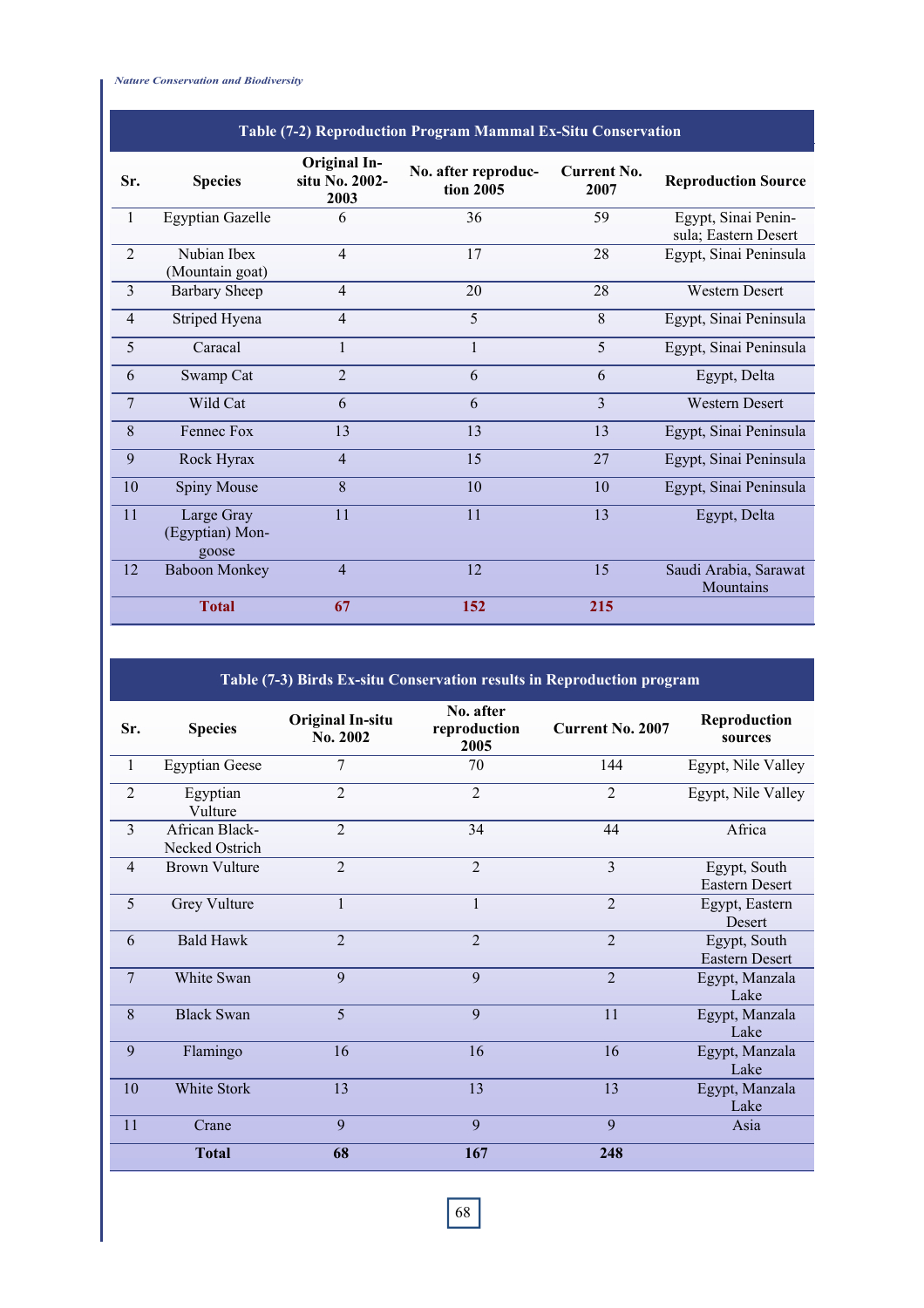3. Invasive species are the second cause for species extinction and biodiversity loss, leading to a significant economic and social loss adversely impacting public health and flora and fauna. The Convention on Biological Diversity called member states to take this issue into consideration, which necessitated national efforts to confront invasive species in the Egyptian environment. Such efforts started by defining these species (55) and taking possible necessary measures of combat. For example, mesquite tree spread locations were identified in Elba protectorate and plotted on maps, then removed through cooperation with local residents. Nevertheless, combating invasive species requires several facilities in terms of human capacities and financial and technical resources; a national program in which all relevant bodies are involved is required.

National legislations for biodiversity conservation are activated and conserved species list is updated according to international standards set forth by conventions and international organizations by virtue of which licenses are issued and wildlife use is organized as per Law 4/1994. Moreover, the Ministry of Justice approved draft law prepared in 2006 on biological safety (transboundary handling of genetically modified (GM) living organisms), and measures are underway to issue a Presidential Decree promulgating the law and submitting it to both Shura Council (Upper House) and People's Assembly (Lower House). Furthermore, a new legislation on wildlife intellectual property rights and a strategy for medicinal flora conservation are being developed.

#### **Fourth: Combating Avian Influenza**

1. MSEA implemented an active monitoring program by selecting the best representation area based on previous experiences, bird movement deployment and development methods. 7 main areas were approved with 25 sites in 11 governorates to fully cover the Mediterranean coast, to follow this southward-heading movement, and to select the best representation of bird stops in Sinai Peninsula. Monitoring depended on expanding the scope of supportive entities (familiar shooting clubs, hunting amateur associations, local hunters, experts from Wetlands International, World Organization of Animal Health (OIE) and



**Picture (7-6) avian flu combat staff in natural Protectorates** 

NAMRU3). 6432 samples of wild migrant and resident birds belonging to 73 species were collected in 2007.

- 2. Laboratory detection depended on two reference laboratories: NAMRU3 in Egypt and the French Agricultural Research Center for International Development (CIRAD) in France. Primary analysis results from NAMRU3 laboratories revealed more than 20 positive samples of Low Pathogenic Avian Influenza (LPAI) subtype A that were sent abroad (Atlanta, USA) to identify the type of the second part of virus pattern, N. CIRAD results proved 14 positive samples of LPAI subtype A and other positive 8 samples of H7 activation, but these were LPAI.
- 3. MSEA action measures included supporting the public awareness raising program, advising communities, and spreading awareness at elementary (105 schools), public and private education (6universities and 30 institutes) levels. All public libraries in Cairo and Giza (10,000 awareness brochures and 100 posters) were covered, as well as city councils with high density population and poultry density, particularly in Qaliubeya.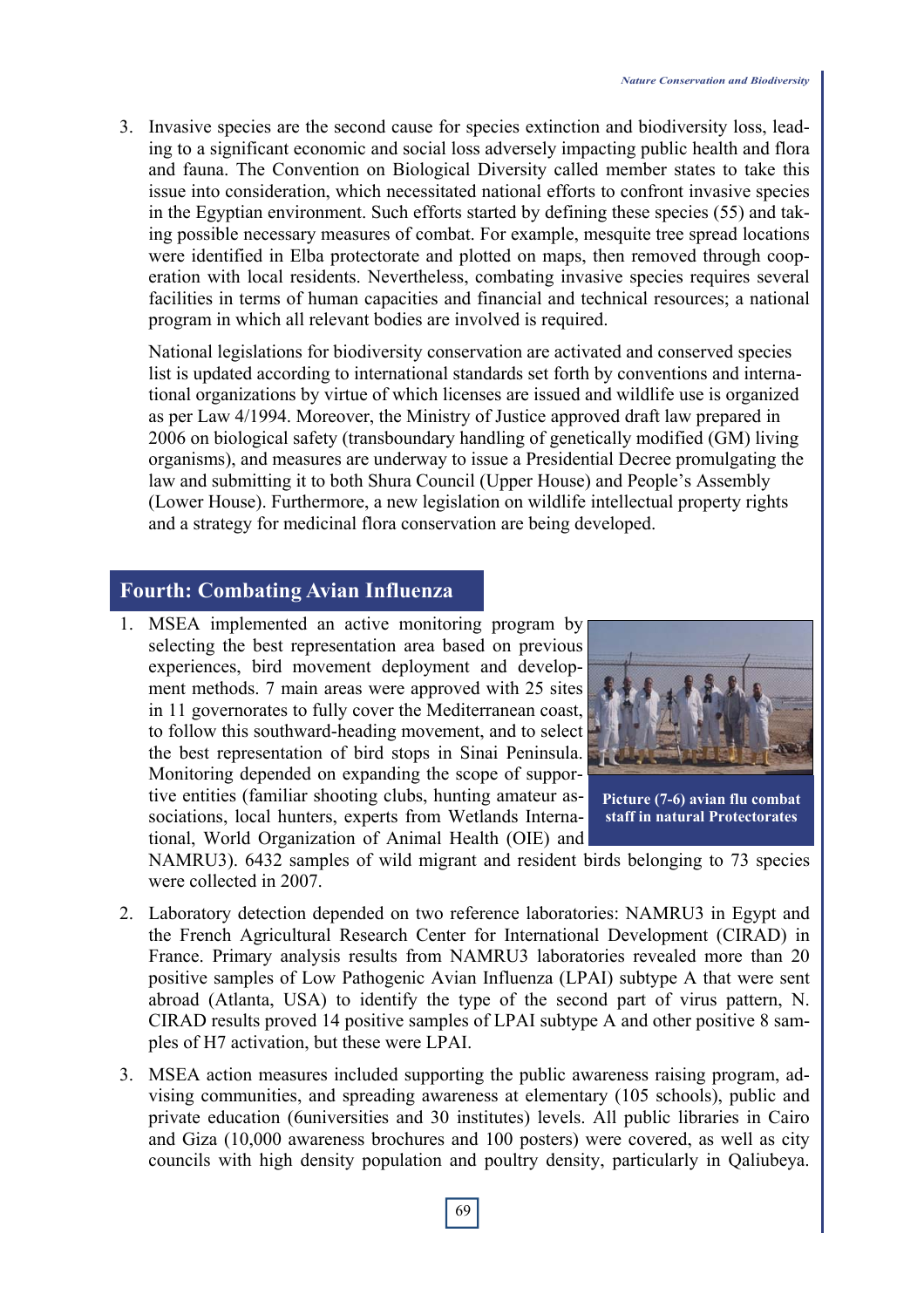MSEA operation room received 3221 calls complaining and inquiring of the disease, prevention methods, how to handle birds, and receiving advice.

# **Fifth: International Events, National Committees and Scientific Reports**

- 1. MSEA participated in many international and regional conferences in each of Lithuania  $(30<sup>th</sup> Meeting of the World Heritage Committee)$ , Greece (Mediterranean Ecosystems Methodology), Italy (Special Protected Areas), Sudan (Nile Basin Initiative), Bahrain (Environmental Impact Assessment), Tunisia (Sustainable Hunting of Migratory Birds), Saudi Arabia (Arab Union for Natural Protectorates), Canada (Biosafety), and Syria (Biodiversity Convention). It also participated in several conferences held in Cairo such as: 2020 Horizons (Mediterranean Environment Ministries), Arab League (Biodiversity International Conventions), North African States National Committee (New Partnership for Africa Development), the first Arab Media Forum on the Environment and Sustainable Development, and Botanic Gardens.
- 2. MSEA participated in the activities of several national committees such as the National Committee on the Gene Bank (Ministry of Agriculture); the National Committee on Marine Sciences (Academy for Scientific Research and Technology); Protecting IPRs (Ministry of Foreign Affairs); Tourist Activation (Ministry of Tourism); UNESCO National Committee (Ministry of Higher Education); Genetic Resource Policy Support Program (Ministry of Agriculture); National Committee on Natural Wealth Conservation (Academy for Scientific Research and Technology); National Committee on Fish Wealth (National Institute for Marine and Fishery Sciences); Project for Developing 420 Backlog Villages (National Center For Planning State Land Uses); and the Egyptian Decentralization Initiative (Ministry of Local Development).
- 3. Numerous scientific reports were issued including the first two parts of the Medicinal Plants Encyclopedia; Natural Protectorates: Present and Future; Biodiversity in Egypt,

Red List of Threatened Species (Mammals, Birds, Reptiles, Butterflies and Plants); Egyptian Bats, Red Sea and Ras Mohamed Coral Reef Status; Sustainable Use of Mangroves; Wild Plants and Birds in St. Catherine, Saloga And Ghazal; Arabic Names in Siwa, Western Desert Al-Gilf al-Kabir Protectorate; Biodiversity Status in Egypt; MSEA Achievements in Biodiversity; Database of Egyptian Biodiversity Experts; Climate Changes; Avian Influenza; Wadi al-Rayan Protectorate Natural Springs; Natural Protectorate Annual Reports; and Manual of Environmental Best Practices For Activities Related To Coral Reefs Adjacent To Red Sea Tourist Resorts. **Picture (7-7) Scientific reports** 



**on nature conservation**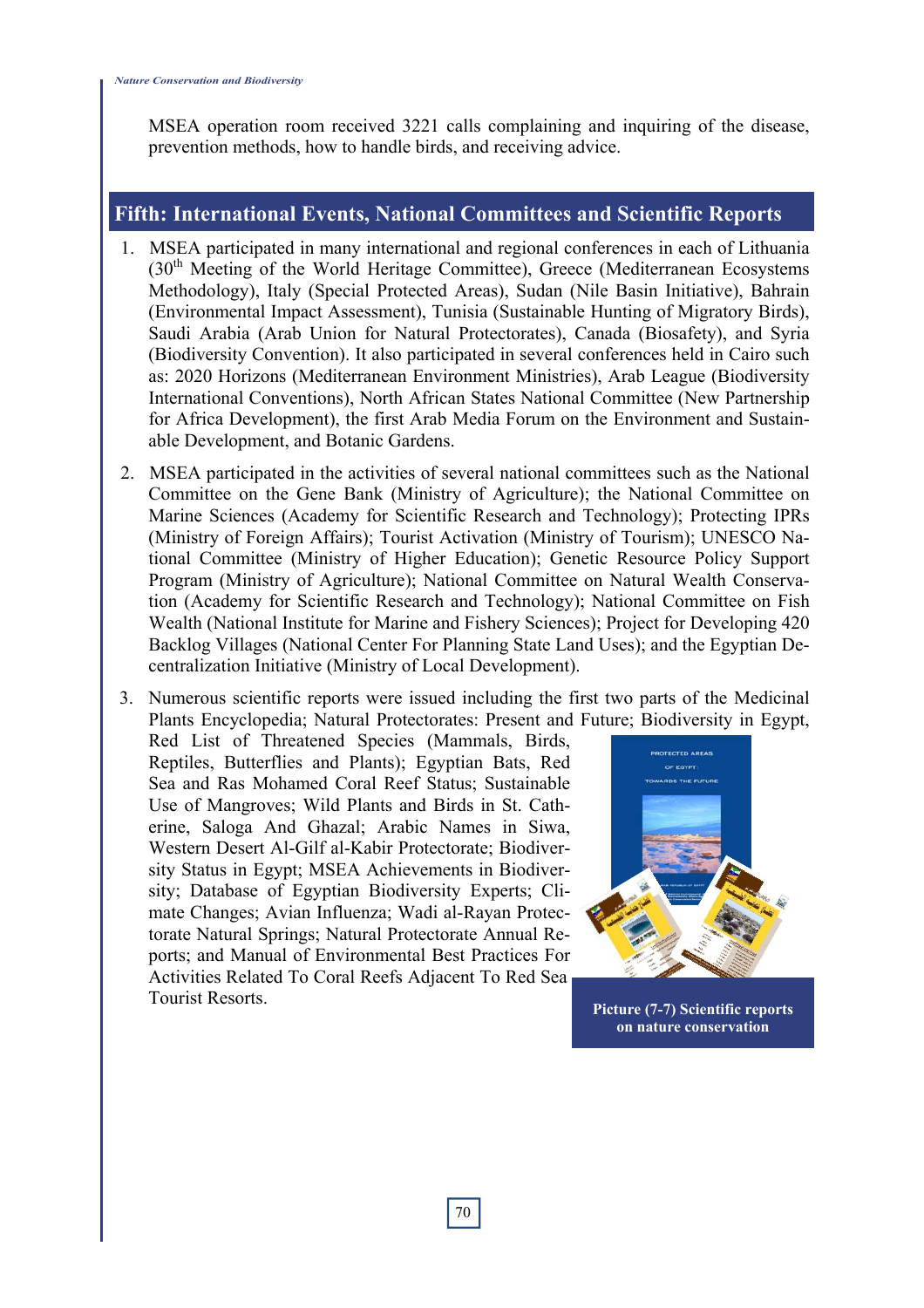# **Sixth: Environmental Awareness**

1. MSEA participated in many distinct activities, most significantly in major IT development by creating many websites on natural protectorates and biodiversity, biodiversity and biosafety information exchange rooms, and biodiversity e-forum, in addition to publishing Nature Conservation Sector monthly bulletins (15 so far), printed material on natural protectorates (15), and Wadi al-Rayan Tourist Guide. Furthermore, a set of footages was developed on Wadi al-Hitan (in both Arabic and English), environmental tourism in natural protectorates, Wadi al-Gemal, and animated cartoon series for young (4- 8) and elder children (8-13) about Salhoof (humorous name for a tortoise/turtle), Bufo, the Egyptian Sailor, Farfousha and Egyptian Digla.



# **Seventh: Economic Activities**

- 1. In light of the presidential electoral platform calling for increasing job opportunities, implementing investment projects with new developed thoughts, and tourist activity integration in natural protectorates while maintaining natural wealth, EIA studies were developed for three major projects providing more than 10,000 job opportunities in partnership with the private sector as follows:
	- Developing Saloga and Ghazal protectorates by creating a crocodile farm.
	- Developing Lake Qarun north coast through a large project for salt and mineral extraction (EMAC Co.).
	- Tourism development project on an area of 2760 feddans and 10 km long.
- 2. MSEA developed a primary study on biodiversity economics in Egypt, focusing on goods and services provided by ecosystems and biodiversity in natural protectorates and developing insect pollens for wild plants and cultivars. The study showed that natural protectorates provide goods and services costing some EGP 12bn annually; insect pollen revenues are estimated at EGP 13.5bn annually.
- 3. Developing economic plans for Wadi al-Rayan and Ras Mohamed protectorates as a model applicable under international and national expertise in cooperation with beneficiary entities interested in conserving natural wealth in protectorates. Techniques enhancing the management of such resources and providing sustainable funding for decentralized conservation activities are followed according to specified standards. Besides, a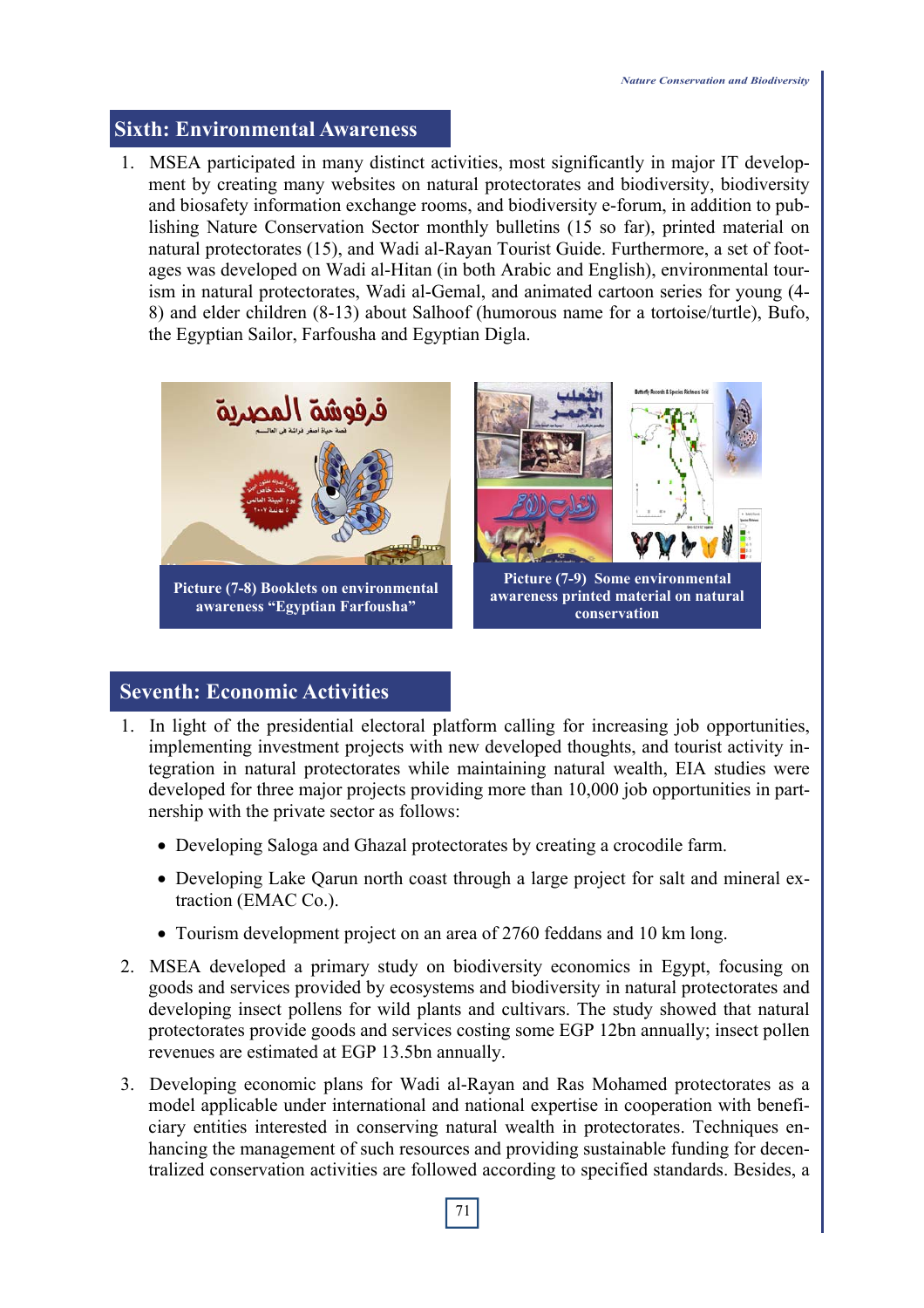general economic plan is being prepared for drafting a clear economic policy supported by ministries, civil systems and specialized human resources.

# **Eighth: International Cooperation Nature Conservation Projects**

- 1. Projects funded by donor countries and agencies are divided into 4 groups:
	- **First:** projects ending during 2006-2007 such as Wetlands, Mangroves, and Biodiversity Support, Conservation and Development.
	- **Second:** projects continuing during 2007-2008 such as Medicinal Plants, Strategic LIFE Program, and Egyptian-Italian Cooperation (capacity support, Wadi al-Rayan, Mount Elba, New Valley, BioMAP and Ras Moahmed Environmental Management Sustainable Development).
	- **Third:** new approved projects that have already started such Biosafety National Framework Establishment Support.
	- **Fourth:** prepared projects underway funding during 2007-2008 such as financial GEF Natural Protectorate Financial Sustainability.



**Picture (7-10) Some technical cooperation project sites under nature conservation**

2. Such projects have contributed to developing and managing natural protectorates and assessing biodiversity in Egypt; for instance, the BioMAP project developed a biodiversity database including more than 600,000 records of Egyptian flora and fauna. Furthermore, they have helped establish a biodiversity website, information center and forum; evaluating and monitoring biodiversity in 4 protectorates; raising environmental awareness by publishing a book on climate changes and biodiversity, besides books and animated cartoons for children, as well as developing a study on a natural history museum in Egypt.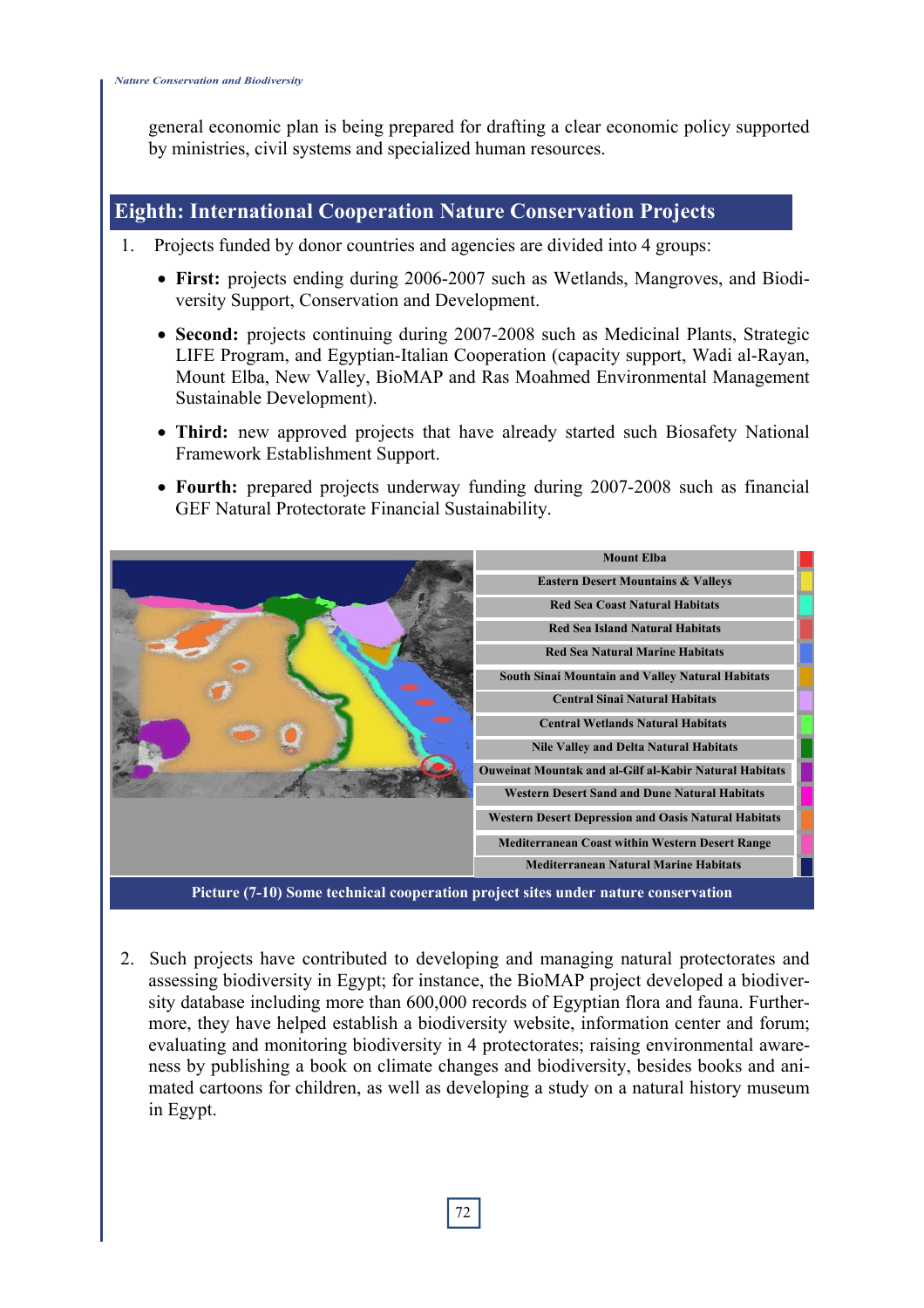3. Developing a study for classifying habitats in concluding with 14 habitats, each of which shelters a set of specific species. Environmental habitats range from highly dry in the Western Desert to the fertile Nile Valley, and from South Sinai heights to the rich Red Sea coral reefs, in addition to microhabitats which develop their own specific species, particularly plants.



- 4. Another study was conducted on local residents in natural protectorates stating various clans and tribes.
- 5. In 2006/2007, the Wetlands Project helped open Zaraniq protectorate for tourists, where an environmental hotel was established and migrant bird watching programs organized. Wadi al-Hitan infrastructure was finalized as as a world heritage area. The project integrated with St. Catherine Protectorate Action Plan to improve follow-up and monitoring systems, conduct new studies to assess environmental threats on natural plants, conduct field studies of targeted species and status evaluation, incept a strategy for medicinal plant conservation and sustainable use, draft IPR legislation, follow modern conservation systems in-situ via a network of protection systems, provide job and investment opportunities in medicinal plants, in addition to continuing the establishment of a herbarium for medicinal plants, medicinal plants reproduction program, retrieval of some threatened species, and meadow management program.
- 6. Through South Sinai Regional Development Program, many activities supporting economic, social, environmental and cultural South Sinai heritage were implemented, focusing on sustainable tourism development, protection of natural wealth and supporting local communities. South Sinai natural protectorates were supported by equipment, boats and devices costing  $\epsilon$  5.1 m.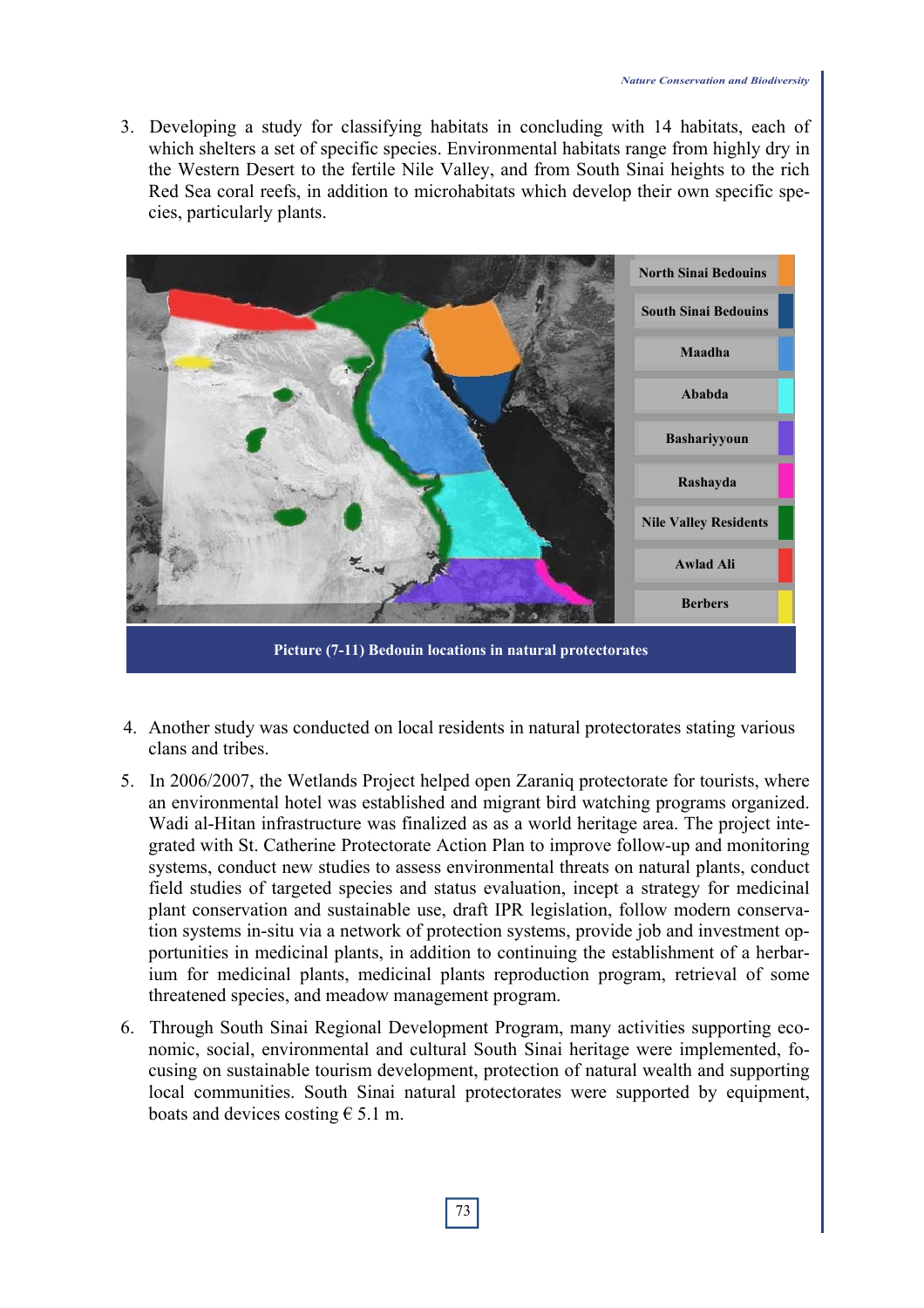- 7. Strategic LIFE Program: the infrastructure is currently under progress in Wadi al-Gemal protectorate through establishing an administrative premises for the protectorate, supporting it with devices and vehicles, maintaining boats, developing red sea buoy network, providing technical support and capacity building, monitoring and information, environmental awareness and developing local community.
- 8. Conducting a socioeconomic study on local residents of mangrove areas in Nabq and Wadi al-Gemal protectorates on population, age groups, gender, educational level, housing, economic activities (hunting, tourism, pasture and handicrafts), besides a new activity south Red Sea: introduction of bee honey cells in mangrove areas, an experience that proved successful, and honey production was 8 kg/cell in two months. Honey activity has been gradually expanded and is currently assessed comprehensively. Furthermore, 50 feddans of mangrove were cultivated in the Red Sea and Gulf of Aqaba.